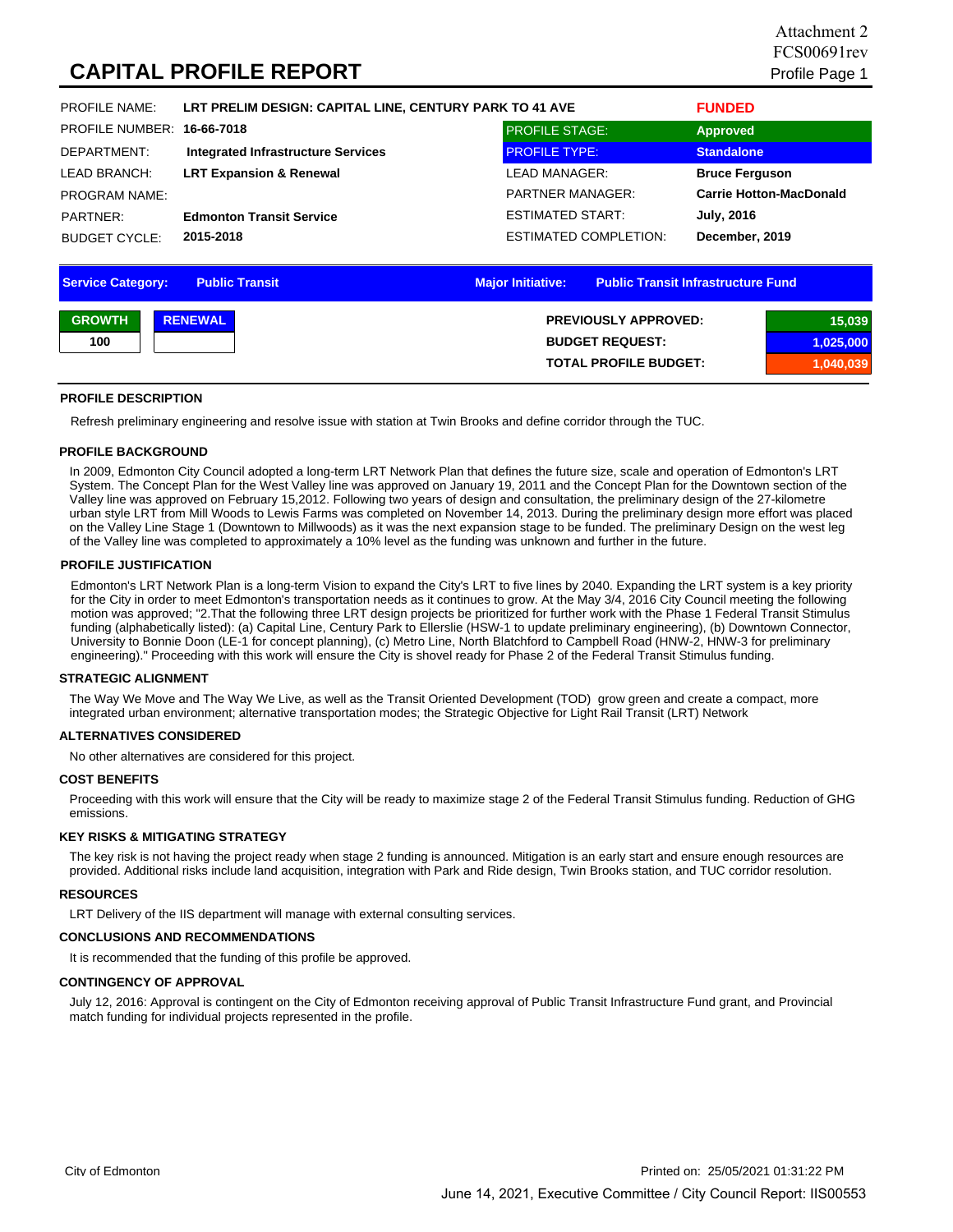# **CAPITAL PROFILE REPORT CAPITAL PROFILE REPORT**

### **CHANGES TO APPROVED PROFILE**

December 6, 2017 Council Minutes Adjustment 17-15:

PTIF#1: Transfer \$7,312,000 from profile CM 66-3501 to profile 16-66-7018 to address additional project scope for Preliminary Design for Capital Line, Century Park to Ellerslie. The scope is expanding to include the completion of delivery method assessment and construction procurement readiness package. The scope will include advancing concept design from Ellerslie Road to 41 Ave SW, including coordination with the province for provincial lands along this section of alignment including the proposed hospital site. The transfer will provide adequate funds to complete this project and leave sufficient funds in CM-66-3501 to complete the work.

PTIF#2: Transfer \$1,050,000 from profile 16-66-3522 to profile 16-66-7018 to address additional project scope for Preliminary Design for Capital Line, Century Park to Ellerslie. The scope is expanding to include the completion of delivery method assessment and construction procurement readiness package. The scope will include advancing concept design from Ellerslie Road to 41 Ave SW, including coordination with the province for provincial lands along this section of alignment including the proposed hospital site. The transfer will provide adequate funds to complete this project and leave sufficient funds in 16-66-3522 to complete the work.

PTIF#3: Transfer \$1,100,000 from profile 16-66-3524 to profile 16-66-7018 to address additional project scope for Preliminary Design for Capital Line, Century Park to Ellerslie. The scope is expanding to include the completion of delivery method assessment and construction procurement readiness package. The scope will include advancing concept design from Ellerslie Road to 41 Ave SW, including coordination with the province for provincial lands along this section of alignment including the proposed hospital site. The transfer will provide adequate funds to complete this project and leave sufficient funds in 16-66-3524 to complete the work.

PTIF#7: Transfer \$338,000 from profile 16-66-7020 to profile 16-66-7018 to address additional project scope for Preliminary Design for Capital Line, Century Park to Ellerslie. The scope is expanding to include the completion of delivery method assessment and construction procurement readiness package. The scope will include advancing concept design from Ellerslie Road to 41 Ave SW, including coordination with the province for provincial lands along this section of alignment including the proposed hospital site. The transfer will provide adequate funds to complete this project and leave sufficient funds in 16-66-7020 to complete the work.

Budget Adjustment 18-16 November 19, 2018: To adjust funding sources on some PTIF projects to match what is on the Provincial application. In some cases, too much PAYG or MSI was being drawn from instead of federal and provincial funding. In other cases, too much federal provincial funding was being drawn from instead of PAYG or MSI.

2020 Spring SCBA (#20-10, 3.4-17): To provide funding for the Neighbourhood Area Structure Plan (Heritage Valley Neighbourhood#14) work that was incurred on the Capital Line Southeast Extension Project, however not eligible to be capitalized and therefore must be transferred to operating.

2020 Fall SCBA (#20-31, CFO 1D-3): To move \$209,807 of budget from 16-66-7018 LRT Prelim Design: Capital Line, Century Park to 41 Ave related to net expenditures incurred for Neighbourhood Area Structure Plan 14 planning work that was deemed to be operating expenditures according to accounting standards. The budget transferred is composed of \$104,903 of Federal PTIF, \$52,452 of Provincial PTIF and \$52,452 of PayGo.

2020 Year End (20-39): To move \$1,025 of Pay-As-You-Go budget from 16-66-7018 LRT Prelim Design: Capital Line, Century Park to 41 Ave related to net expenditures incurred for Neighbourhood Area Structure Plan 14 planning work that was deemed to be operating expenditures (CC 995301) according to accounting standards.

2021 Jan 25 (#21-5): Heritage Valley LRT Dedication Land. Per CR\_7905 this budget adjustment of \$678K is to be funded with Land Fund Retained Earnings. The scope is expanding to include land from 41 Ave to 28 Ave.

2021 Spring SCBA (#21-21; CFO-11): The Public Transit Infrastructure Fund (PTIF) will be expiring this year. The \$53k adjustment is a result of the recalibration exercise completed to maximize federal and provincial funding, and to fund project shortfalls within several PTIF bundles.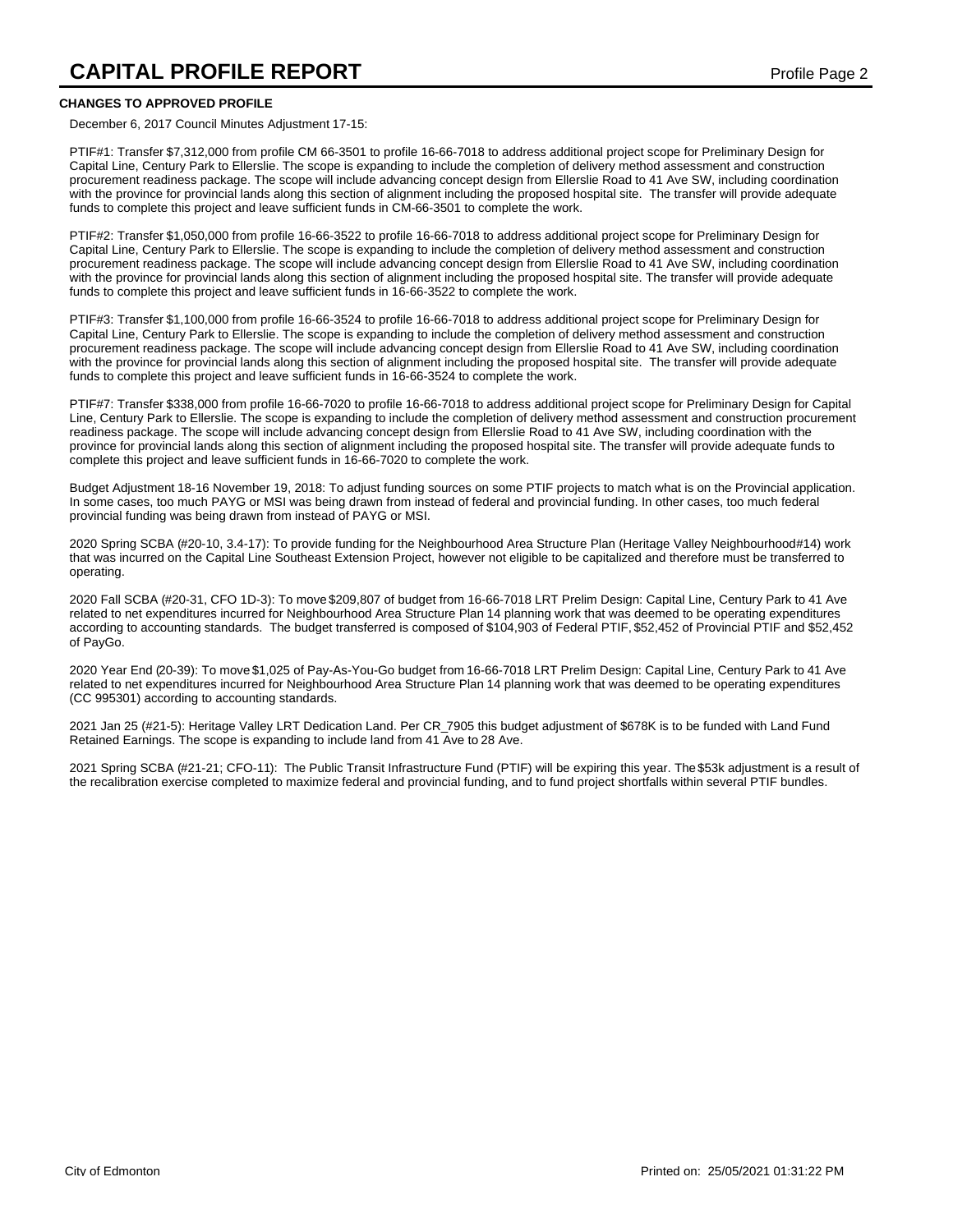# **CAPITAL PROFILE REPORT CAPITAL PROFILE REPORT**

## PROFILE NAME: **LRT Prelim Design: Capital Line, Century Park to 41 Ave**

## **FUNDED**

PROFILE NUMBER: **16-66-7018** PROFILE TYPE: **Standalone**

BRANCH: **LRT Expansion & Renewal**

# **CAPITAL BUDGET AND FUNDING SOURCES (000's)**

|                    |                                              | Prior<br>Years | 2021  | 2022 | 2023 | 2024 | 2025 | 2026 | 2027 | 2028 | 2029 | Beyond<br>2029 | Total  |
|--------------------|----------------------------------------------|----------------|-------|------|------|------|------|------|------|------|------|----------------|--------|
|                    | <b>Approved Budget</b>                       |                |       |      |      |      |      |      |      |      |      |                |        |
|                    | Original Budget Approved                     |                |       |      |      |      |      |      |      |      |      |                |        |
|                    | 2016 Cap Capital Budget Adj (one-off)        | 9,200          |       |      |      |      |      |      |      |      |      |                | 9,200  |
|                    | 2016 Cap Carry Forward                       |                |       |      |      |      |      |      |      |      |      |                |        |
|                    | 2017 Cap Capital Budget Adj (one-off)        | 5,800          |       |      |      |      |      |      |      |      |      |                | 5,800  |
|                    | 2017 Cap Carry Forward                       |                |       |      |      |      |      |      |      |      |      |                |        |
|                    | 2018 Cap Capital Budget Adj (one-off)        |                |       |      |      |      |      |      |      |      |      |                |        |
| APPROVED<br>BUDGET | 2018 Cap Carry Forward                       |                |       |      |      |      |      |      |      |      |      |                |        |
|                    | 2019 Cap Carry Forward                       |                |       |      |      |      |      |      |      |      |      |                |        |
|                    | 2020 Cap Administrative                      | $-211$         |       |      |      |      |      |      |      |      |      |                | $-211$ |
|                    | 2020 Cap Council                             | $-481$         |       |      |      |      |      |      |      |      |      |                | $-481$ |
|                    | 2020 Cap Carry Forward                       | 54             | $-54$ |      |      |      |      |      |      |      |      |                |        |
|                    | 2021 Cap Administrative                      |                | 53    |      |      |      |      |      |      |      |      |                | 53     |
|                    | 2021 Cap Capital Budget Adj (one-off)        |                | 678   |      |      |      |      |      |      |      |      |                | 678    |
|                    | <b>Current Approved Budget</b>               | 14,362         | 677   |      |      |      |      |      |      |      |      |                | 15,039 |
|                    | <b>Approved Funding Sources</b>              |                |       |      |      |      |      |      |      |      |      |                |        |
|                    | Federal - Public Transit Infrastructure Fund | 6,656          |       |      |      |      |      |      |      |      |      |                | 6,656  |
|                    | Land Fund Retained Earnings                  |                | 678   |      |      |      |      |      |      |      |      |                | 678    |
|                    | Munc Sustain. Initiative - MSI               | 3,700          |       |      |      |      |      |      |      |      |      |                | 3,700  |
|                    | Other Grants - Provincial                    | 3,328          |       |      |      |      |      |      |      |      |      |                | 3,328  |
|                    | Pay-As-You-Go                                | 679            | $-1$  |      |      |      |      |      |      |      |      |                | 678    |
|                    | <b>Current Approved Funding Sources</b>      | 14,362         | 677   |      |      |      |      |      |      |      |      |                | 15,039 |

| BUDGET<br>REQUEST | <b>Budget Request</b>                                                                                | 250 | 79,852 | 175,110 | 265,206 | 274,178 | 175,992 | 54.412 |  | 1,025,00 |
|-------------------|------------------------------------------------------------------------------------------------------|-----|--------|---------|---------|---------|---------|--------|--|----------|
|                   | Revised Funding Sources (if approved)<br>Federal - Investing in Canada Infrastructure<br>Prgm (ICIP) |     | 22.645 | 68.225  | 104,156 | 107.248 | 68,307  | 21,386 |  | 391,967  |
|                   | Pay-As-You-Go                                                                                        |     |        |         |         | 1.150   | 1.149   | 41     |  | 2.340    |
|                   | Provincial ICIP - matching                                                                           |     | 30.645 | 68.225  | 104.156 | 97.014  |         |        |  | 300,040  |
|                   | <b>Tax-Supported Debt</b>                                                                            | 250 | 26,562 | 38,660  | 56,894  | 68,766  | 106,536 | 32,985 |  | 330,653  |
|                   | <b>Requested Funding Source</b>                                                                      | 250 | 79,852 | 175.110 | 265,206 | 274.178 | 175,992 | 54.412 |  | 1,025,00 |

|                                  | Revised Budget (if Approved)                                | 14,362 | 927 | 79,852 | 175,110 | 265,206 | 274.178 | 175,992 | 54,412 |  | 1,040,03 |
|----------------------------------|-------------------------------------------------------------|--------|-----|--------|---------|---------|---------|---------|--------|--|----------|
|                                  | <b>Requested Funding Source</b>                             |        |     |        |         |         |         |         |        |  |          |
| VISED BUDGET<br>(IF<br>APPROVED) | Federal - Investing in Canada Infrastructure<br>Prgm (ICIP) |        |     | 22,645 | 68,225  | 104,156 | 107.248 | 68,307  | 21,386 |  | 391,967  |
|                                  | Federal - Public Transit Infrastructure Fund                | 6,656  |     |        |         |         |         |         |        |  | 6,656    |
|                                  | Land Fund Retained Earnings                                 |        | 678 |        |         |         |         |         |        |  | 678      |
|                                  | Munc Sustain, Initiative - MSI                              | 3.700  |     |        |         |         |         |         |        |  | 3,700    |
| REVISED                          | Other Grants - Provincial                                   | 3,328  |     |        |         |         |         |         |        |  | 3,328    |
|                                  | Pay-As-You-Go                                               | 679    | -1  |        |         |         | 1,150   | 1.149   | 41     |  | 3.018    |
|                                  | Provincial ICIP - matching                                  |        |     | 30,645 | 68,225  | 104,156 | 97,014  |         |        |  | 300,040  |
|                                  | <b>Tax-Supported Debt</b>                                   |        | 250 | 26,562 | 38,660  | 56,894  | 68,766  | 106,536 | 32,985 |  | 330,653  |
|                                  | <b>Requested Funding Source</b>                             | 14,362 | 927 | 79,852 | 175,110 | 265,206 | 274,178 | 175,992 | 54,412 |  | 1,040,03 |

## **CAPITAL BUDGET BY ACTIVITY TYPE (000's)**

| $\widehat{\Omega}$<br>REVISED<br>BUDGET<br>(IF<br>PPROVED | <b>Activity Type</b> | Prior<br>Years | 2021 | 2022   | 2023    | 2024 | 2025            | 2026                    | 2027   | 2028 | 2029 | Beyond<br>2029 | Total    |
|-----------------------------------------------------------|----------------------|----------------|------|--------|---------|------|-----------------|-------------------------|--------|------|------|----------------|----------|
|                                                           | Construction         | 9.461          |      | 40.114 | 166,438 |      |                 | 265,206 274,178 175,992 | 54,412 |      |      |                | 985,801  |
|                                                           | Design               | 4.901          | 249  | 19,738 | 8,672   |      |                 |                         |        |      |      |                | 33,560   |
|                                                           | ∟and                 |                | 678  | 20,000 |         |      |                 |                         |        |      |      |                | 20.678   |
|                                                           | Total                | 14.362         | 927  | 79,852 | 175,110 |      | 265,206 274,178 | 175,992                 | 54,412 |      |      |                | 1,040,03 |